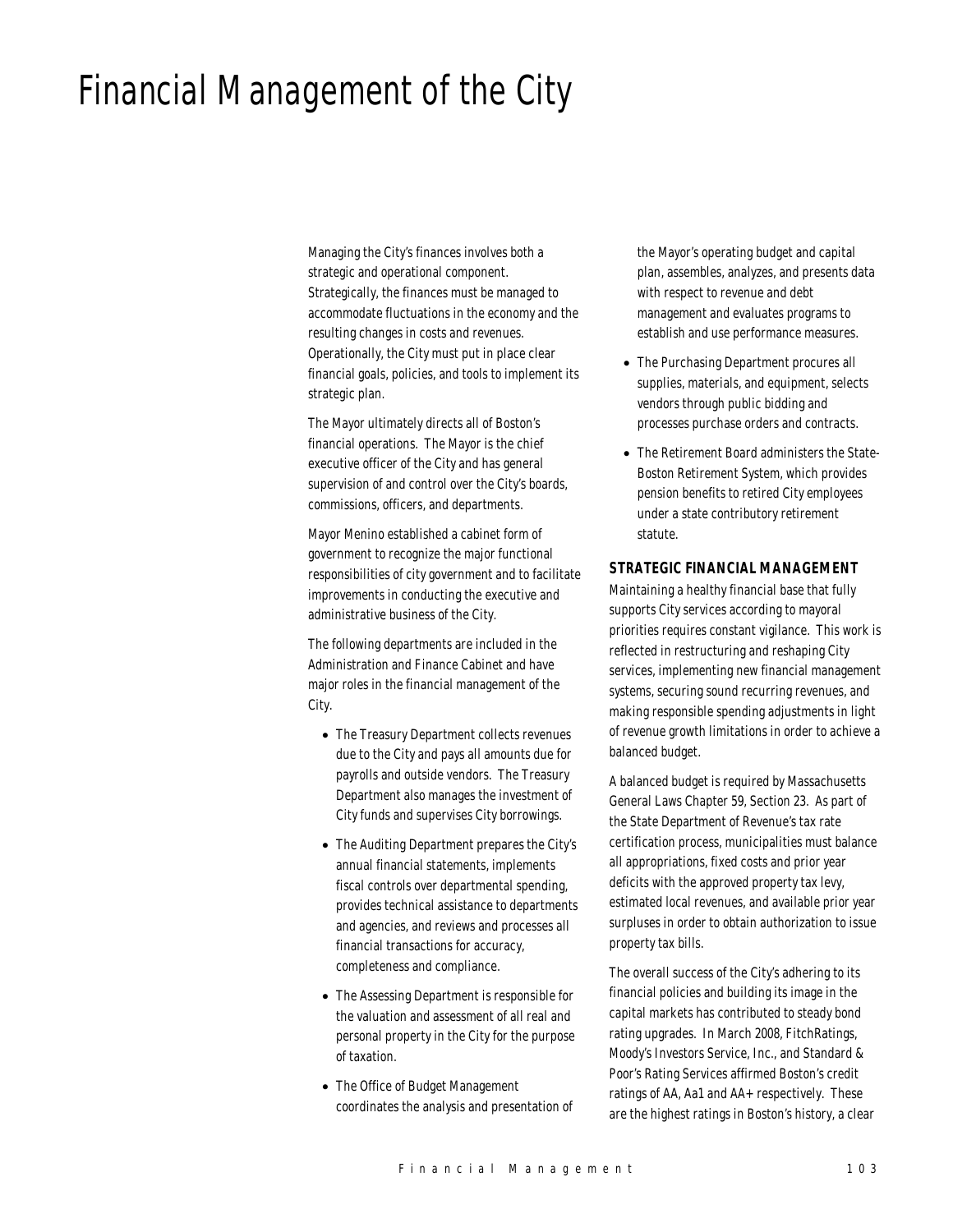recognition by the credit markets of the City's strong proactive management.

Investors are willing to invest in bonds with higher credit quality, thereby lowering the interest rate the City must pay to service its debt. Solid credit ratings have allowed the City to borrow money more affordably. The City has estimated that it has saved close to \$22 million, or \$14.2 million on a present value basis since 2000 because of its double A bond rating. The City has also refinanced existing debt during favorable market conditions to achieve significant savings.

#### *Maximizing Return on Investment*

The City works to improve service delivery by constantly reassessing the management, organization, and distribution of financial and human resources toward those priority goals that maximize return and improve efficiency. The Office of Budget Management (OBM) supports departments in their work by providing analysis and technical assistance.

Ongoing investment in the city's resources people, property, and systems - is critical to guaranteeing solid service delivery for the future. Capital investments weigh changing service needs with the need for adequate building maintenance and upgrades. Human resource training has included specialized management training and a performance appraisal system.

The City's technology needs are continually assessed and updated. The City recently completed an analysis of strategies to strengthen its Citizen Relationship Management systems that may result in operational efficiencies and improved customer service. An implementation plan has been identified to improve the handling of citizen service calls and implement supporting technology in select front-line agencies.

To meet the demands of a modern workforce, the City is also leveraging technology throughout its human resource strategies, including implementation of a new employee web portal to enhance internal communication, and launching a fully integrated online Career Center enabling web-based job posting, recruiting, candidate selection and seamless transition to existing HR data systems.

## *Reducing Over Reliance on Property Tax*

Nearly 80% of total general fund revenue comes from just two sources, the property tax and state aid from the Commonwealth. The City continues to support the dual goals of diversifying its revenue base while more closely matching revenues with its economic strengths. While always a concern, controlling the growth in property taxes for residents and businesses has recently become top priority for the Mayor.

Recent trends in the property tax highlight the dangers of the City relying too heavily on one source of revenue. The average single-family tax bill has increased 69.5% between FY02 and FY08, and the percentage of the total tax levy being born by residents versus businesses has increased from 30% to nearly 40% during the same period

The Mayor has repeatedly filed legislation to diversify the City's revenue stream and to relieve pressure on the property tax. Specifically, the Mayor has proposed establishing local option taxes on restaurant meals and parking. These small but broad-based taxes would serve to export some tax burden to non-residents who use and enjoy City services.

The Mayor has also filed legislation to close property tax loopholes that allow exemptions for certain equipment in the telecommunications industry. These exemptions have the effect of shifting tax burden to other businesses and residents. Recently, the Appellate Tax Board and the Supreme Judicial Court have both sided with the City on parts of these exemptions, but legislation is likely still needed to correct the issue once and for all.

Last year, the new Governor supported the Mayor in his efforts by filing the Municipal Partnership Act which would expand municipal resources through local option taxes, among other initiatives. These options are still before the legislature.

A meals tax is a good fit with the strong tourist and travel economy in Boston. It would provide revenue growth at a nominal rate without placing a heavy burden on residents, tourists or travelers as the total rate of taxation would continue to remain the lowest of any major city. Revenue from this tax would also help offset the related costs the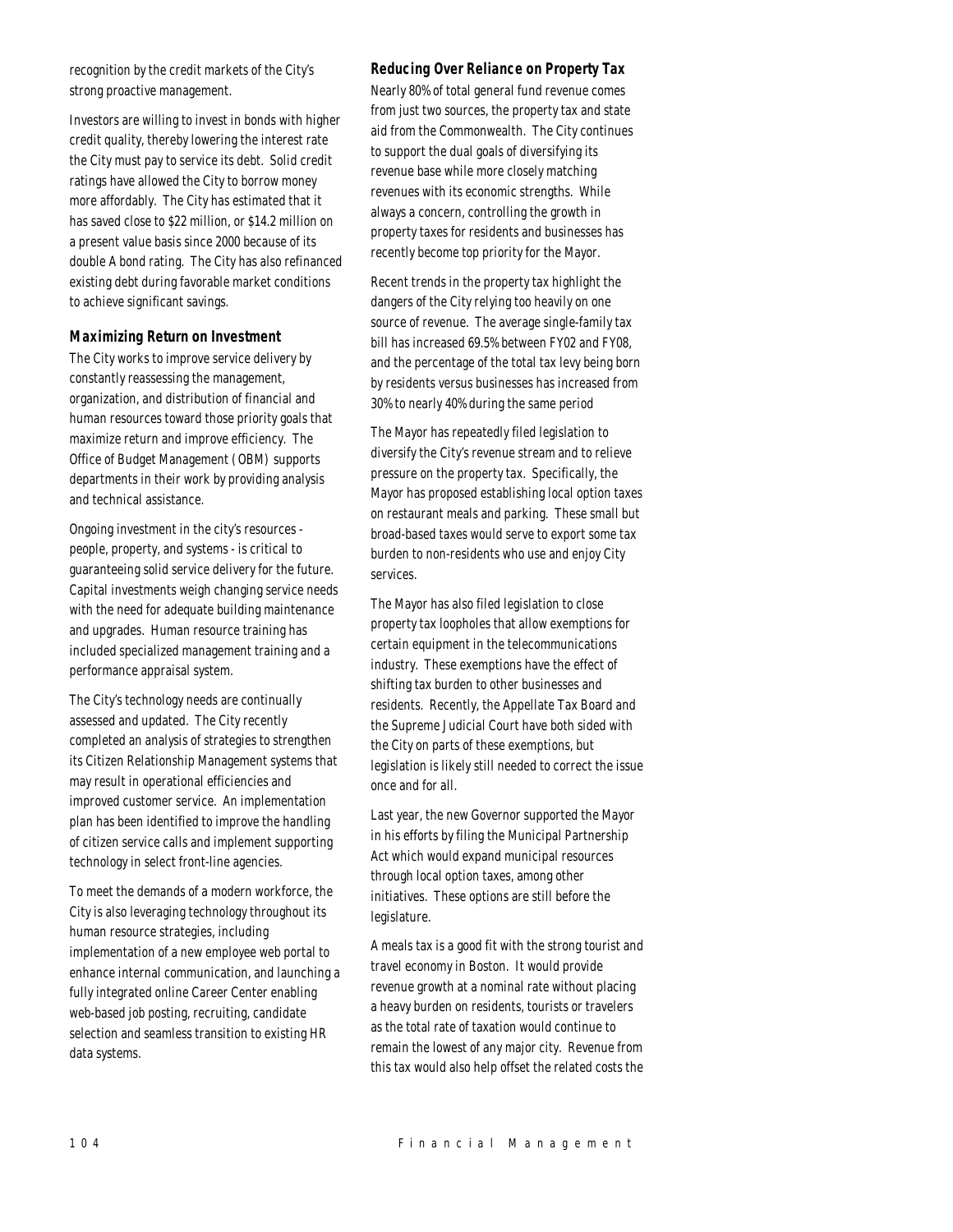City incurs when large public events are held in the Boston.

A local option tax on parking in commercial parking lots would benefit the City in a similar way to the meals tax. The City, like other regional employment centers, expends considerable resources on traffic control and street maintenance to support local and regional commuters. But unlike other cities, Boston does not have any taxing authority to recover those costs.

#### *INTERNAL MANAGEMENT CONTROLS*

Pursuant to state law mandates and policy initiatives, the City has established a system of internal management controls to manage its financial operations effectively. These controls are designed to maximize revenue collections, monitor operating and capital spending, evaluate infrastructure needs, and enhance the City's internal control of business procedures. The major components of the City's system of financial management controls are discussed below.

### *Capital Planning*

The Office of Budget Management's Capital Budgeting Program is responsible for managing the capital budget of the City. It evaluates the condition of the City's infrastructure, forecasts the timing and financial requirements of new construction and rehabilitation, and makes recommendations on the allocation of current and future resources. The Capital Budgeting Program plays an ongoing supervisory role during the project implementation phase by reviewing and approving all capital contracts and monitoring project costs and schedules to ensure the adequacy of available funding sources.

The capital planning process is synchronized with the annual operating budget cycle, allowing for the regular reassessment of capital needs and projections, as well as the update of a rolling fiveyear capital plan.

The City funds its capital plan primarily through the issuance of general obligation bonds. The size of the City's bond issues is consistent with the City's financial management policies regarding its level of debt and debt service.

## *Performance Management and Program Evaluation*

Boston About Results (BAR) is the City's performance management and evaluation program. BAR aims to create a sustainable and reliable performance management system which captures the core functions of City departments and tracks progress on citywide strategic goals. BAR provides information that assists in the decision making process, identifies areas of improvement, and communicates performance results to a broad range of stakeholders.

Using performance management as its foundation, BAR encourages organizational changes and operational improvements that increase the effectiveness and productivity of City departments.

The Office of Budget Management (OBM) plays a central role in the collection and analysis of performance data, by ensuring proper documentation of results, and assisting departments in pursuing opportunities for improvements. All financial commitments by departments are first reviewed by OBM for conformance with service priorities and funding availability.

#### *Debt Management*

The Treasury Department manages all City borrowings. The City's cash flow is carefully managed and anchored by quarterly billing of the property tax and quarterly receipt of state aid distributions, eliminating the need for short-term borrowings. Guidelines established by the Treasury set forth the City's management policies toward rapidity of debt repayment, debt affordability, the limitation on the level of variable rate debt the City will issue, and the target savings amount on debt to be refinanced.

Two mainstays of the City's positive debt service position have been the relative stability of the annual debt cost to remain below 7% of total general fund expenditures and the adherence to rapid debt retirement, ensuring that at least 40 percent of outstanding principal be retired in five years, and 70 percent in ten years.

The City has taken maximum advantage of the low interest rate environment and has refunded approximately \$565.7 million since FY01 for a net present value savings of \$31.9 million. The City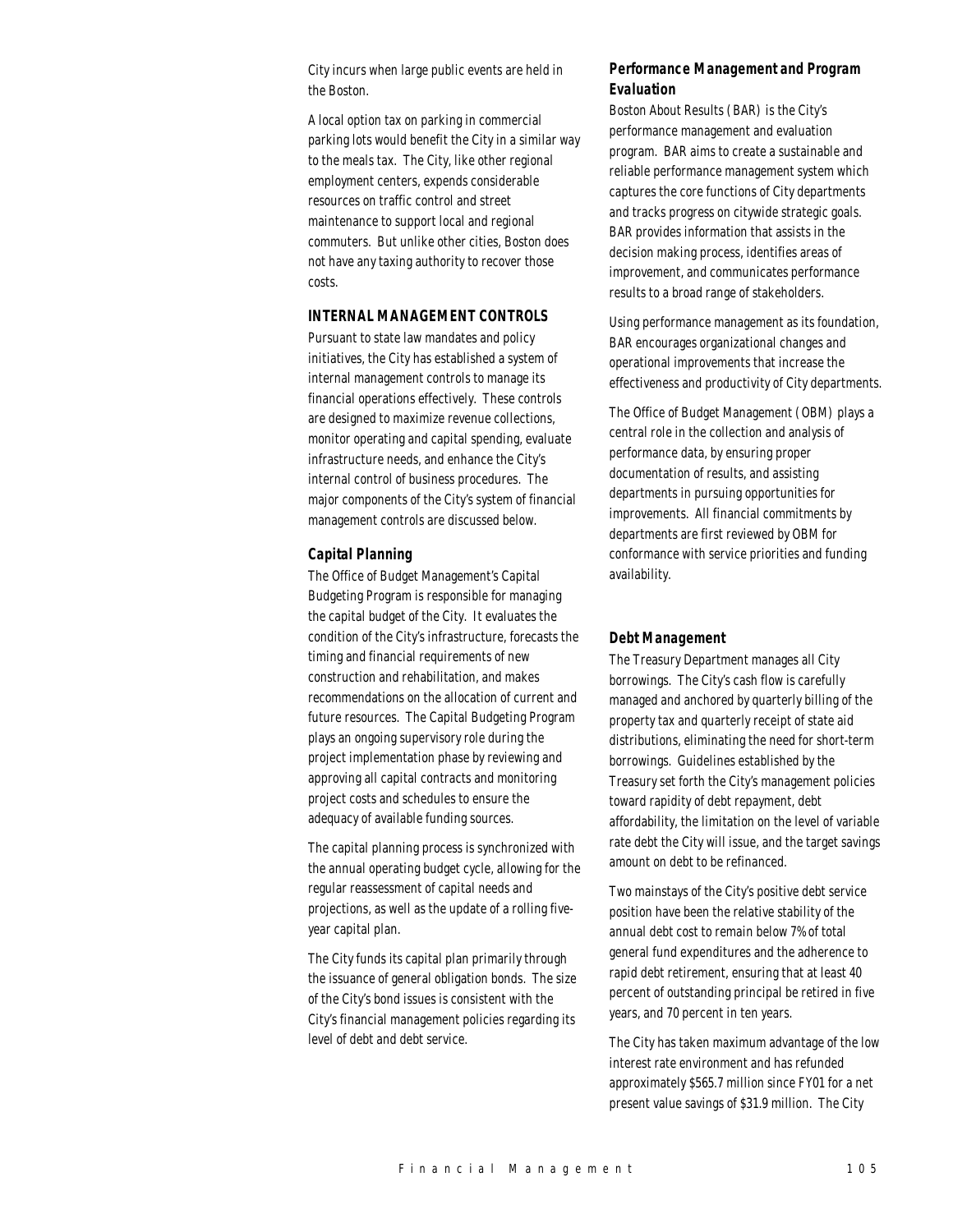also utilizes lease-purchase financing of equipment with a three to seven year useful life. Annual lease-purchase financing has totaled \$10 to \$15 million to replace front line equipment such as vehicles and upgrade technology and telecommunications equipment.

## *Pension Management*

The State-Boston Retirement System (SBRS), of which the City is the largest member, performs a full valuation every two years to determine the total system liability and the annual funding requirement. As of January 1, 2007, the SBRS pension liability was 66.5% funded. The SBRS hires an investment manager who oversees the various fund managers of the SBRS pension assets. The long-term investment performance of the SBRS has exceeded the long-term investment assumption of 8% upon which the funding schedule is partly based. The average annualized return from January 1, 1985 through December 31, 2006 was 10.4%. Its intermediate five-year (ending December 31, 2006) average annualized return was 9.2% and short-term (2006 only) return was 15.1%. In 2006 the composite short-term rate of return for all Massachusetts' public pension funds was 16.1%. Over the years, the City has worked with the SBRS to maintain a conservative and responsible pension-funding schedule. This has included maintaining a conservative investment rate of return assumption and a funding schedule that fully funds the system several years earlier than the statute requires.

## *Other Post Employment Benefits (OPEB)*

The City's actuarial consultants provided an actuarial valuation of the City's OPEB obligations as of June 30, 2005. That valuation estimates that the City's total OPEB actuarial accrued liability as of that date was \$5.2 billion if the City continued to provide for its OPEB obligations on a pay-asyou-go basis. The report further estimated that the City's liability would be reduced to \$2.5 billion if the City adopted a policy of prefunding its unfunded actuarial accrued OPEB liability over a 30-year period. Based on these same estimates, the City's liability would stand at close to \$3 billion at July 1, 2008. The City's annual funding requirement would be approximately \$200 million. The City expects to receive an updated actuarial

valuation of its OPEB obligations as of June 30, 2007 sometime in late summer or early fall.

Massachusetts General Laws currently do not provide cities and towns with general legal authority to establish a trust fund for the purpose of prefunding this liability in the same manner as traditional pension benefits. However, the City took the first step in FY08 in acknowledging this real, yet unfunded cost of providing health insurance to retirees by allocating \$20 million in reserves to a stabilization fund set up specifically for this purpose. The City will allocate an additional \$25 million in FY09.

### *Risk Management*

Several City departments work to limit and manage risk related costs including third party legal liability claims, property losses, workplace injuries, employee healthcare and unemployment compensation. The Office of Budget Management works to maximize the effectiveness of these intradepartmental efforts by reviewing cost trends, assisting in improvements, and implementing the City's risk financing strategy. This strategy provides a planned self-insurance program which protects both individual departments' budgets and the citywide budget through central accounts, reserves and catastrophic commercial insurance.

The City budgets and funds for the costs described above through the general fund, except for selfinsured healthcare costs, which are managed by Blue Cross Blue Shield, and financed through an employee/employer trust fund established in compliance with Section 3A of Chapter 32B of the General Laws.

To protect City assets from adverse loss, commercial insurance is purchased strategically for certain exposures. A catastrophic property insurance policy provides \$100 million all risk protection after a \$10 million deductible; boiler and machinery losses are insured up to \$10 million; and, 75% of the City's healthcare costs are insured through HMOs. For unexpected large losses, the City continues to build a catastrophic risk reserve, the available balance of which will reach \$12.2 million at the end of fiscal 2008.

## *Energy Management*

The Mayor established an Energy Management Board in late 2002 and charged it with the mission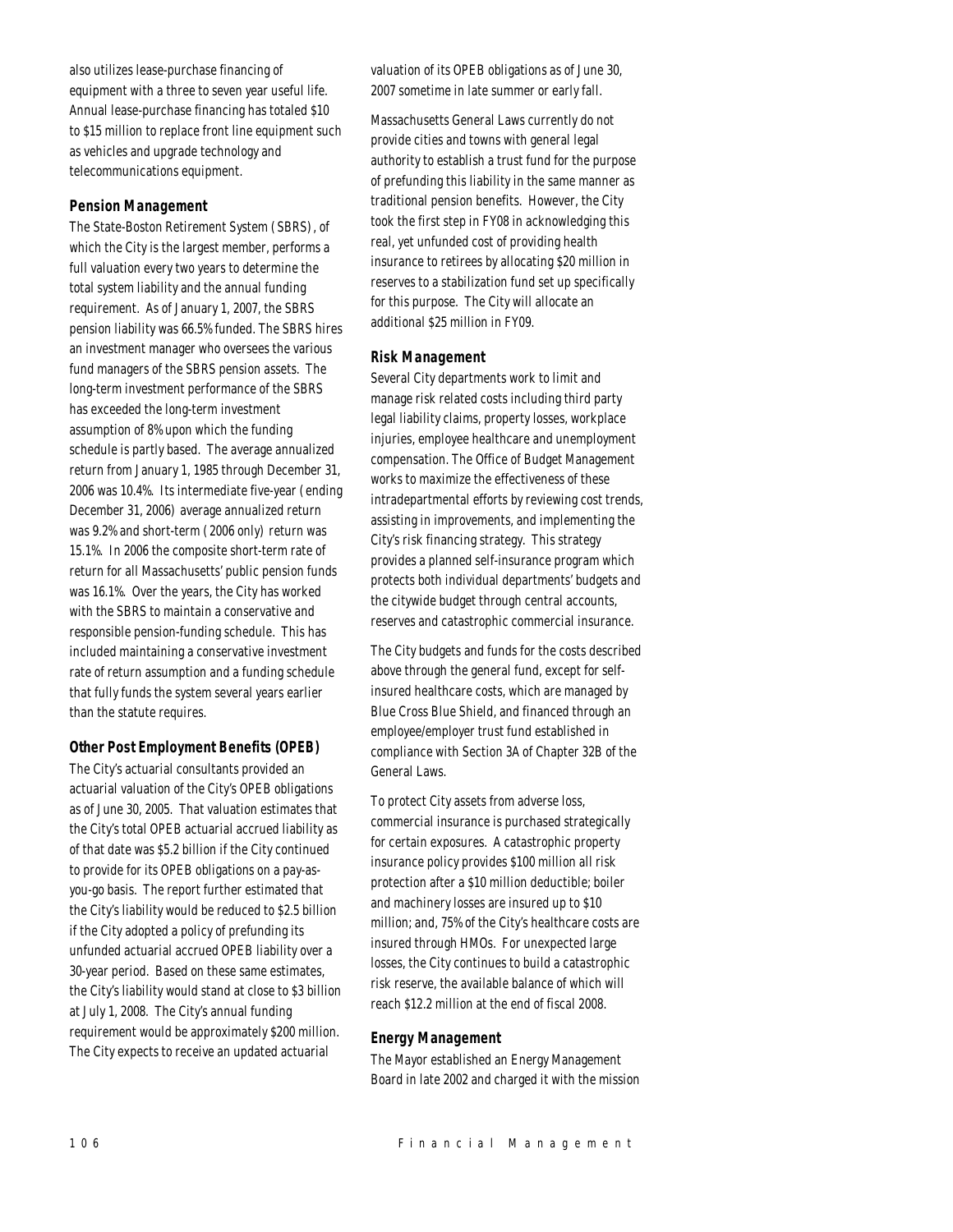to make decisions regarding the City's procurement, use, and conservation of energy to reduce costs an minimize the impact of fossil fuel consumption on public health. The Energy Management Board, comprised of the Chief Financial Officer, Chief of Environment and Energy, Chief of Public Property, and Chief of Public Health, commissioned an Integrated Energy Management Plan to assure progress toward the fulfillment of its mission. Since 2005, the City has independently contracted with third party electricity suppliers to meet all of the City's electricity supply requirements. To date, supply rates the City has paid to its third party electricity supplier have been less than the default basic supply rates offered by the City's local electricity distribution company, NSTAR - Boston Edison.

### *Property Tax Collections*

The City's aggressive enforcement program works to reduce the number of tax accounts that are delinquent and to discourage new delinquencies. The City achieved a property tax collection rate of 98.6% of the FY07 gross levy as of June 30, 2007. The City's program includes a variety of collection remedies authorized by state statute.

The Taxpayer Referral and Assistance Center provides "one-stop" service to Boston taxpayers on tax-related matters. An on-line bill payment option is offered for taxpayer convenience. Parcelspecific information as well as payment history is also available on-line.

#### *Expenditure Controls*

In addition to the management systems described above, the City operates under several statutory financial control systems. Certain controls established in the 1982 Funding Loan Act and its 1986 amendments set limits on flexibility in financial administration. For example, under the 1982 Funding Loan Act, until April 15 of each year, the Mayor is authorized to reallocate no more than \$3 million.

Several other financial controls were enacted by state law and implemented during the 1980s. An expenditure allotment system prevents departmental overspending of personnel appropriations. Additional state law provisions are directed at the control of School Department spending. These controls, teamed with conservative and cautious estimates of annual revenue, have aided the City in avoiding operating

budget deficits every year since FY85, and have aided the School Department in avoiding operating budget deficits every year since FY90.

#### *Reserve Fund*

As required by law since 1986, the City has maintained a reserve fund equal to 2 1/2% of the preceding year's appropriations for all City departments except the School Department. The fund may be applied to extraordinary and unforeseen expenditures after June 1 in any fiscal year with the approval of the Mayor and the City Council. To date, this budgetary reserve has not been utilized. As of June 30, 2007, the reserve fund had a balance of \$26.3 million. The City fulfilled the FY08 reserve requirement by adding \$2.2 million to the reserve before the close of FY07. The City expects to fulfill any FY09 requirement prior to the close of FY08.

#### *Accounting System*

Financial management is supported through the City's PeopleSoft System. This integrated financial and human resources management system is designed to track and control daily activities and report the financial position of the City. This system supports the rigorous monitoring and reporting requirements enforced by the City.

### *Management Letters*

Following the completion of the financial statements, the City's independent auditors deliver a management letter containing comments and recommendations on internal financial controls. The current management letter indicated no material weaknesses in the City's management.

#### *Contracting Procedures*

The Uniform Procurement Act, Massachusetts General Laws Chapter 30B, enacted by the Commonwealth in 1990 (the UPA), creates uniform procedures for the contracting of services and supplies by all municipalities in the Commonwealth. The City has implemented internal processes to conform its contracting procedures to the requirements of the UPA.

#### *General Fund Equity*

The City's management of its finances has resulted in a continuing upward trend in general fund equity. This trend was interrupted by merger of the City's two public hospitals with a private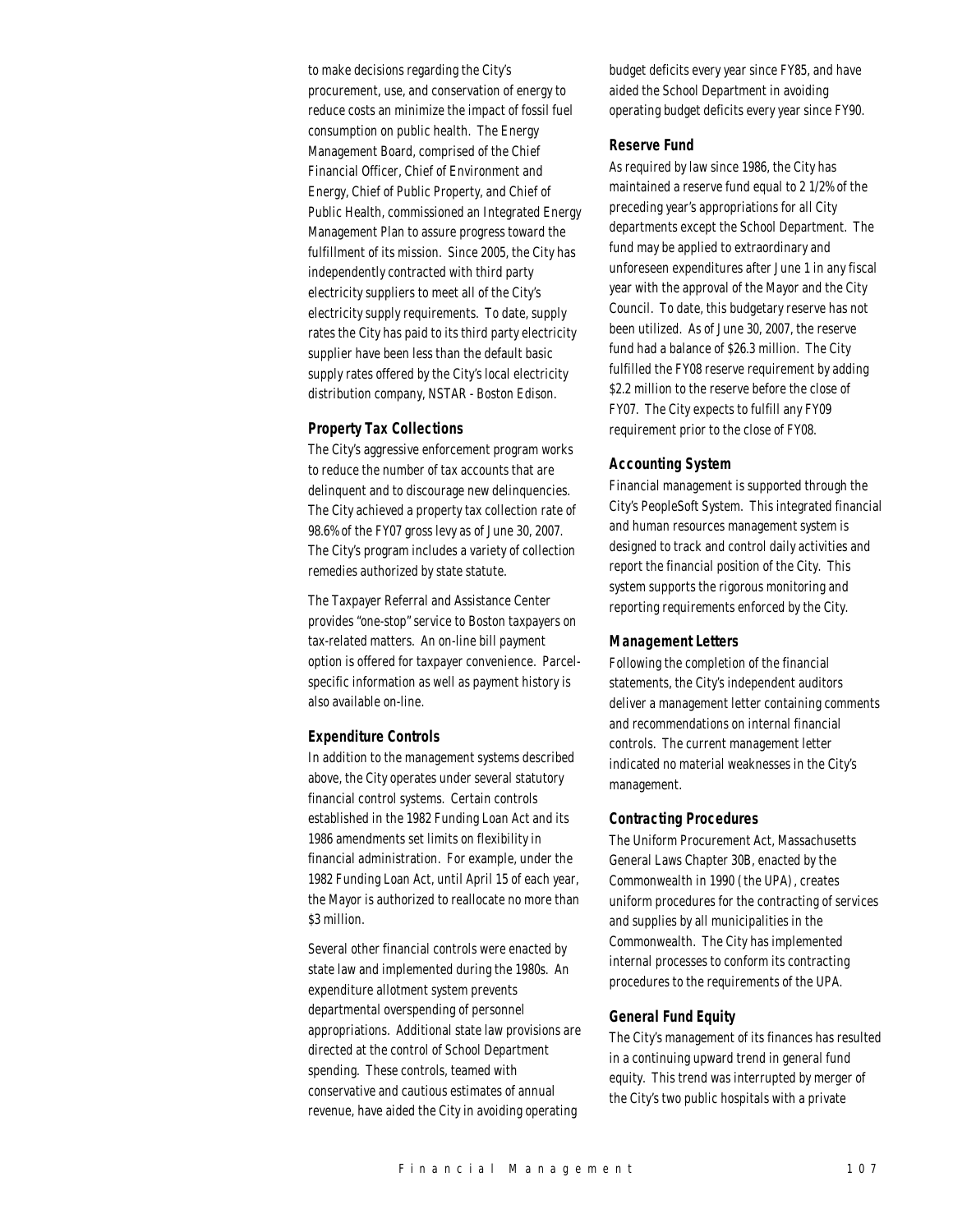hospital to form a new private entity in 1996. This improved the City's future financial outlook by shielding the City from the likely growth in hospital subsidies that would have been required without the merger.



General Fund equities for FY02 through FY04 appear artificially high as compared to prior years due to the required implementation of Governmental Accounting Standards Board (GASB) Statement No. 34, Basic Financial Statements and Management's Discussion and Analysis for State and Local Governments. GASB No. 34 fundamentally changed the treatment of liabilities and receivables in the General Fund.

It is expected that the actual results at the close of FY08 will not add significantly to the upward trend

in general fund equity that the City has experienced since FY96. The City expects to preserve its policy of maintaining a GAAP Undesignated Fund Balance in the General Fund that is 10% or higher than the current fiscal year's GAAP General Fund Operating Expenditures, while maintaining a Budgetary Undesignated Fund Balance between 5% and 10% of Budgetary Operating Expenses (Figure 1).

## *Auditing and Budgeting Practices*

The City prepares its comprehensive financial reports in accordance with generally accepted accounting principles (GAAP). However, accounting practices established by the Commonwealth's Department of Revenue, the socalled budgetary basis method of accounting, are used in the annual general fund budget and property tax certification process. Budgetary basis departs from GAAP in the following ways:

(a) Real and personal property taxes are recorded as revenue when levied (budgetary), as opposed to when susceptible to accrual (GAAP).

(b) Encumbrances and continuing appropriations are recorded as the equivalent of expenditures (budgetary), as opposed to a reservation of fund balance (GAAP).

 (c) Certain activities and transactions are presented as components of the general fund (budgetary), rather than as separate funds (GAAP).

 (d) Prior years' deficits and utilized available funds from prior years' surpluses are recorded as expenditure and revenue items (budgetary), but

## *Adjustments Between Budgetary Basis and GAAP Basis of Accounting for FY07*

(in thousands)

|                                              | Revenue   | Expenditures | Other<br>Financing<br>Sources<br>(Uses), Net | <b>Excess</b><br>(Deficiency) of<br>Revenue and<br>Other Financing<br>Sources |
|----------------------------------------------|-----------|--------------|----------------------------------------------|-------------------------------------------------------------------------------|
| As reported on a budgetary basis             | 2.202.198 | 2.186.986    |                                              | 15.212                                                                        |
| Adjustments:                                 |           |              |                                              |                                                                               |
| Revenues to modified accrual basis           | 30.672    |              | ٠                                            | 30.672                                                                        |
| Expenditures, encumbrances and accruals, net |           | (24.873)     | (105)                                        | 24.768                                                                        |
| Reclassifications:                           |           |              |                                              |                                                                               |
| State-funded teachers' retirement costs      | (93, 330) | (93, 330)    |                                              |                                                                               |
| <b>Convention Center Fund Revenue</b>        | (20,000)  |              | 20,000                                       |                                                                               |
| <b>Transfers</b>                             | (3,221)   |              | 3,221                                        |                                                                               |
| As reported on a GAAP basis                  | 2,116,319 | 2,068,783    | 23,116                                       | 70,652                                                                        |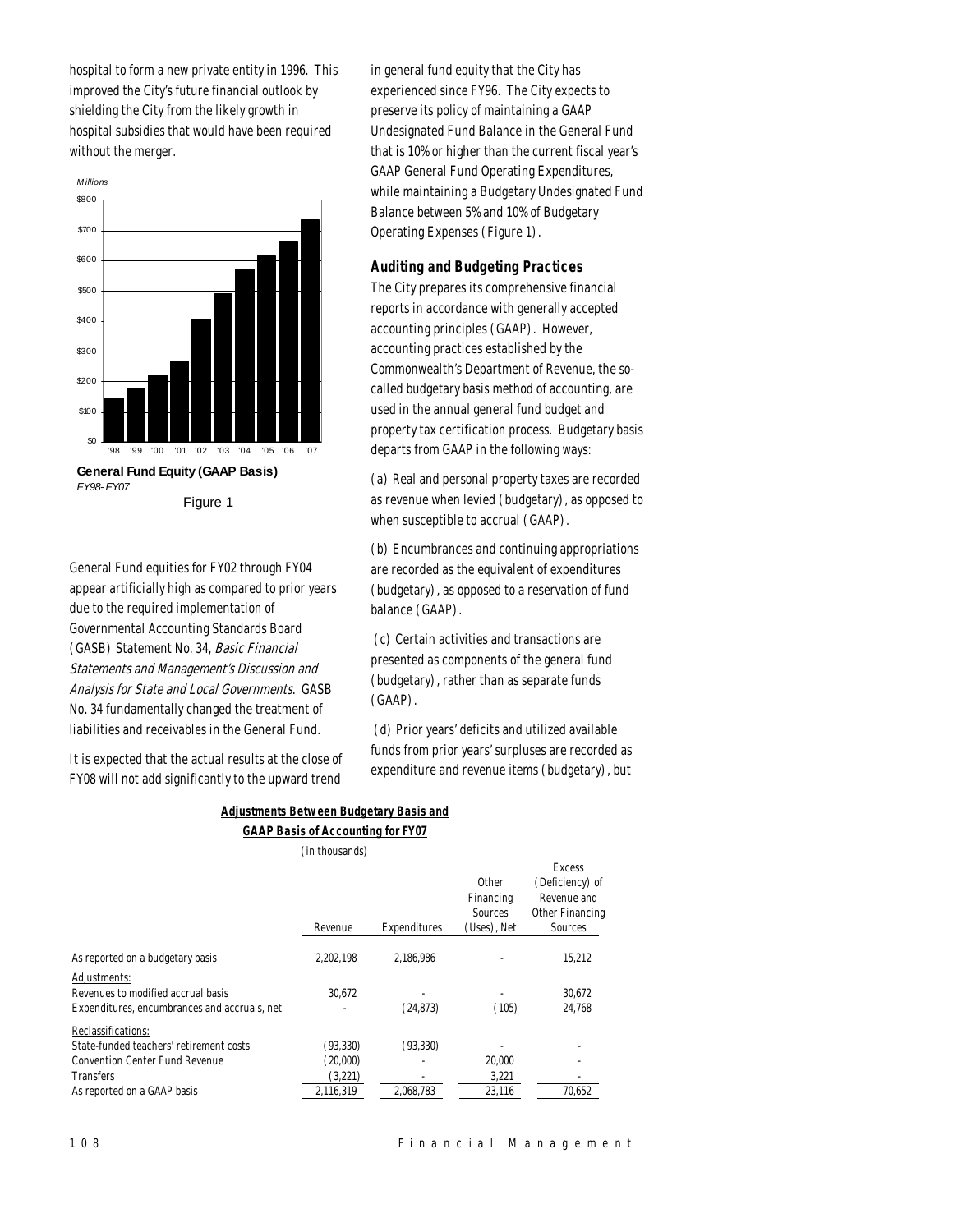have no effect on GAAP expenditures and revenues.

In addition, there are certain differences in classifications between revenues, expenditures and transfers. The following reconciliation summarizes the differences between budgetary and GAAP basis accounting principles for the year ended June 30, 2007.

Financial statements for the fiscal year ended June 30, 2008 are expected to be available in late fall.

### *Budgetary Support*

Budgetary Fund Balance can be appropriated for use during the fiscal year. Budgetary Fund Balance, is more commonly referred to as "Free Cash" when used this way. This item is most simply described as the portion of available reserves, generated to a considerable degree by annual operating surpluses, which the City can responsibly appropriate for spending.

The law governing the calculation and availability of budgetary fund balance for cities and towns is Chapter 59, section 23 of Massachusetts General Law, and is administered by the Massachusetts Department of Revenue. On January 22, 2007, the Director of Accounts certified that the amount of funds available for appropriation ("free cash"), as of July 1, 2006, was \$63,077,000. The FY07 Budget employed the use of a \$7.5 million appropriation from that amount. The FY08 Budget assumes the use of \$25.0 million from that amount, \$20 million of which will be transferred to a newly created Health Insurance Stabilization Fund in order to acknowledge the City's real, yet unfunded liability associated with retiree health insurance costs.

The FY09 Budget assumes the use of \$35 million in Budgetary Fund Balance, \$25 million of which will be transferred to the Health Insurance Stabilization Fund.

#### *Fund Structure and Use*

The accounts of the City are organized on a fund basis. Each fund is considered to be a separate accounting entity and complies with financerelated legal requirements. All of the funds of the City can be divided into three categories: Governmental Funds, Proprietary Funds and Fiduciary Funds.

The City has four governmental funds. The General Fund, the Special Revenue Fund, the Capital Projects Fund and all non-major governmental funds in an "Other" category.

The General Fund is the only fund for which a budget is legally adopted and is used to account for all revenues, expenditures and other financial resources except those required to be accounted for in other funds.

 The Special Revenue Fund is used to account for the proceeds of specific revenue sources that are legally restricted for specific purposes. This fund accounts for a number of federal and state grants that provide additional support to department programs. It also accounts for money that has been set aside by state statute and can also be used to support the City's general fund operations.

The Capital Projects Fund accounts for financial resources, primarily from the issuance of bonds, used for the acquisition or construction of major capital facilities.

Proprietary Funds are used to show activities that operate more like those of commercial enterprises (Enterprise Funds). Both the Convention Center Fund and the Hospital Bond Fund were established for activities related to bonds for which revenue streams have been pledged as security repayment.

Fiduciary Funds are used to account for resources held for the benefit of parties outside City government and are not available to support the City's own programs. The City's fiduciary funds are the Employee Retirement Funds and Private Purpose Trust Funds.

The City's operating budget is also supported by available governmental funds transferred and appropriated from three available funds. The City appropriates yearly parking meter revenues (Special Revenue Fund) to support the Transportation Department, cemetery trust monies (Other Governmental Funds) to support the City's maintenance of its public cemeteries, and surplus property disposition proceeds (Capital Projects Fund) to fund a risk retention reserve and the City's "Leading the Way" affordable housing initiative. Figure 2 provides a history, as well as projected changes in fund balances for the available funds used to support the City's operating budget.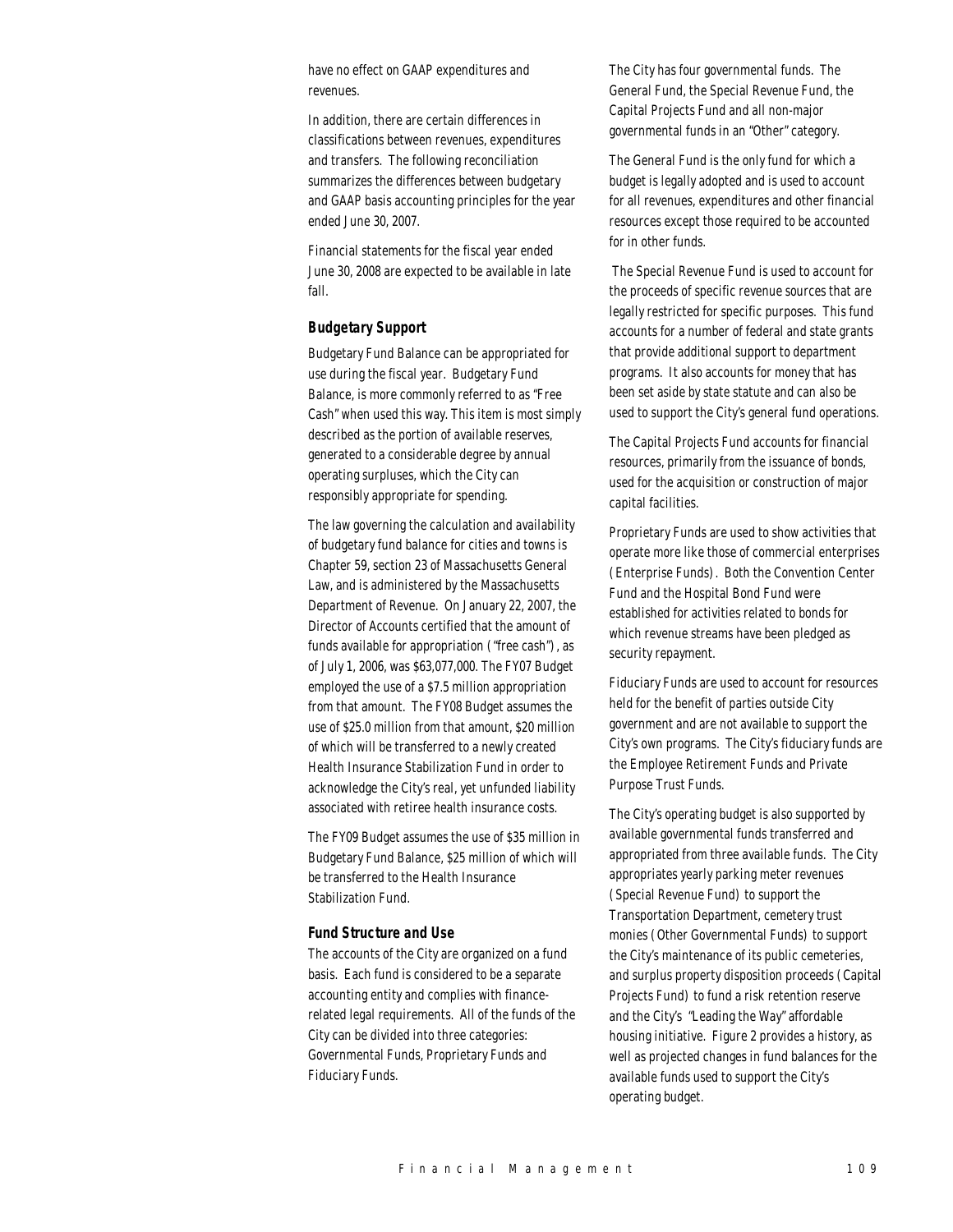Additional discussion of these revenue sources used to support the operating budget can be found in the Summary Budget section.

| <b>Beginning</b><br><b>Ending</b> |                |          |        |                |
|-----------------------------------|----------------|----------|--------|----------------|
| Fiscal                            | Year           | Funds    | Funds  | Year           |
| Year                              | <b>Balance</b> | Out      | In     | <b>Balance</b> |
|                                   |                |          |        |                |
| FY02                              | 23.828         | (2.790)  | 8.821  | 29.859         |
| FY03                              | 29.859         | (10.000) | 5.905  | 25.764         |
| FY <sub>04</sub>                  | 25 7 64        | (1.000)  | 12.227 | 36.991         |
| <b>FY05</b>                       | 36.991         | (3.500)  | 9.314  | 42.805         |
| FY06                              | 42.805         | (1.000)  | 10.390 | 52.194         |
| <b>FY07</b>                       | 52.194         | (1.000)  | 11.342 | 62.536         |
| *FY08                             | 62.536         | (10.000) | 11.000 | 63.536         |
| *FY09                             | 63.536         | (12.000) | 13.000 | 64.536         |

| <b>Cemetery Trust Fund</b>                                                                      |                                                                              |                                                                                      |                                                                       |                                                                             |
|-------------------------------------------------------------------------------------------------|------------------------------------------------------------------------------|--------------------------------------------------------------------------------------|-----------------------------------------------------------------------|-----------------------------------------------------------------------------|
| Fiscal<br>Year                                                                                  | <b>Beginning</b><br>Year<br><b>Balance</b>                                   | Funds<br>Out                                                                         | Funds<br>In**                                                         | <b>Ending</b><br>Year<br><b>Balance</b>                                     |
| FY02<br>FY03<br>FY <sub>04</sub><br><b>FY05</b><br><b>FY06</b><br><b>FY07</b><br>*FY08<br>*FY09 | 13.240<br>10.784<br>10.476<br>11.271<br>10.381<br>10.749<br>11.283<br>11.642 | (1.778)<br>(1.849)<br>(1.932)<br>(2.029)<br>(2.110)<br>(2.221)<br>(2.141)<br>(2.189) | $-0.678$<br>1.541<br>2.728<br>1.139<br>2478<br>2754<br>2.500<br>2.500 | 10.784<br>10476<br>11.271<br>10.381<br>10.749<br>11.283<br>11.642<br>11.953 |

Notes: (\$millions), \*projected, \*\*Includes appreciation

| <b>Surplus Property Disposition Fund</b> |                                            |              |                    |                                         |
|------------------------------------------|--------------------------------------------|--------------|--------------------|-----------------------------------------|
| Fiscal<br>Year                           | <b>Beginning</b><br>Year<br><b>Balance</b> | Funds<br>Out | <b>Funds</b><br>In | <b>Ending</b><br>Year<br><b>Balance</b> |
|                                          |                                            |              |                    |                                         |
| FY02                                     | 42.574                                     | 0.000        | 13.300             | 55.874                                  |
| FY03                                     | 55.874                                     | (13.000)     | 0.000              | 42.874                                  |
| <b>FY04</b>                              | 42.874                                     | 0.000        | 7.500              | 50.374                                  |
| <b>FY05</b>                              | 50.374                                     | (6.618)      | 0.000              | 43.756                                  |
| FY06                                     | 43.756                                     | 0.000        | 0.000              | 43.756                                  |
| <b>FY07</b>                              | 43.756                                     | (8.000)      | 0.000              | 35.756                                  |
| *FY08                                    | 35.756                                     | (6.669)      | 0.000              | 29.087                                  |
| *FY09                                    | 29.087                                     | (6.000)      | 0.000              | 23.087                                  |

Notes: (\$millions), \*projected

Figure 2